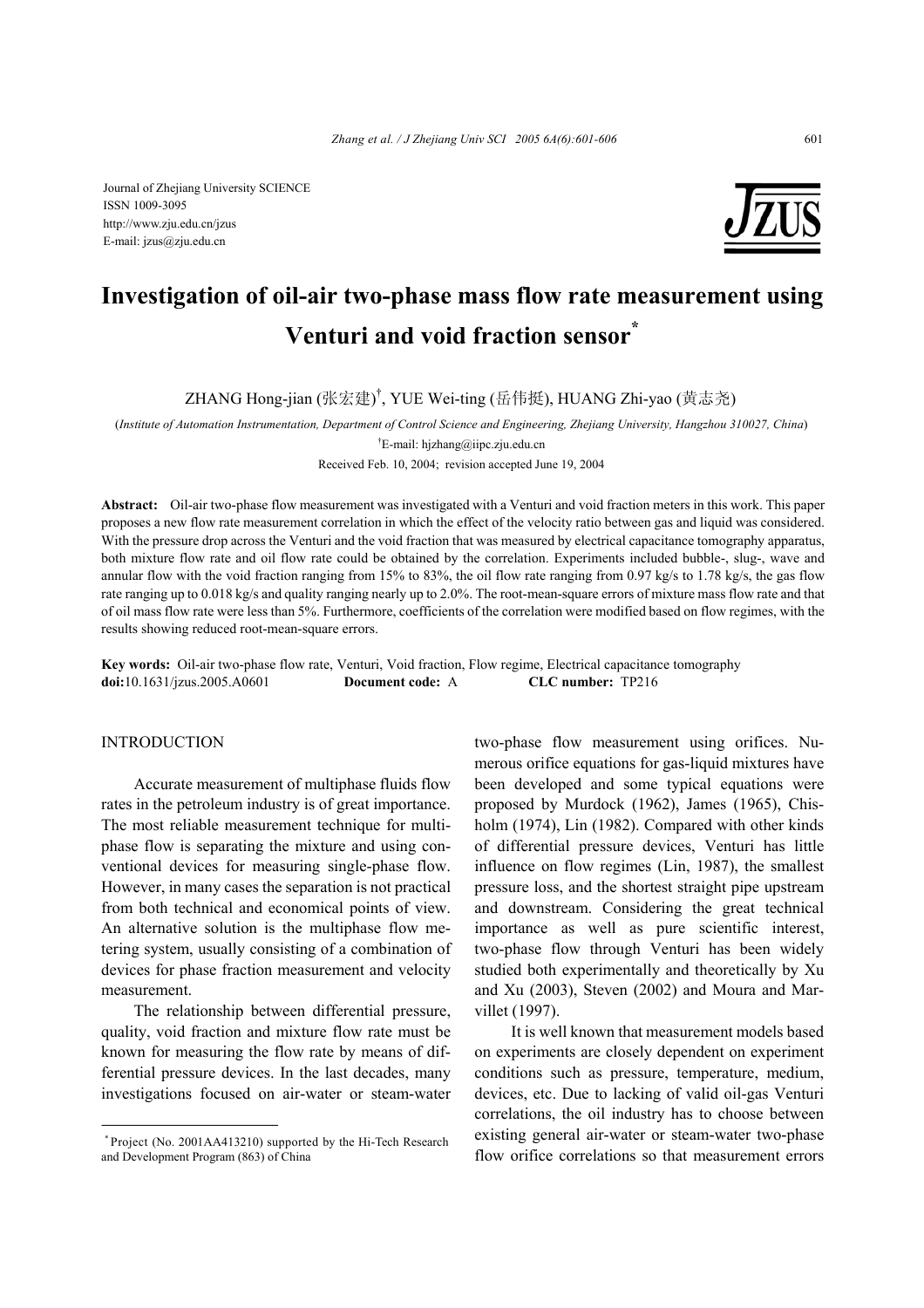are inevitable. It is necessary to develop the measurement model of oil-gas two-phase flow using Venturi.

The mass flow rates measurement methods proposed by Murdock, James, Chisholm and Lin were based on quality measurement. However, measuring quality on-line is rather difficult at present so that measurement of mass flow based on quality is not practical in gas-liquid two-phase flow system. Alternative solutions have been researched. Air-water mass flow rates were measured with orifice and void fraction by Zhang *et al*.(1992), refrigerant R-134a liquid-vapor mass flow rates were measured with Venturi and void fraction meters by Moura and Marvillet (1997).

Void fraction could be measured by many methods such as quick-close valve,  $\gamma$  rays, X rays, microwave, etc. Electrical Capacitance Tomography (ECT) technology is prospectively useful because it is accurate, economical, non-intrusive, safe and fast. Electrical capacitance tomography technology is a kind of tomography process technology and provides a new way to solve the problems of void fraction measurement (Li, 2001). Different phase component of two-phase flow has different dielectric constant. The change of the value of the two-phase void fraction and its distribution will result in the variation of the measured capacitance. ECT sensor was applied successfully to measure the void fraction and identify the flow regime of gas-solid multi-phase flow by Huang and Ji (2002). The aim of this investigation is to combine the ECT sensor with a Venturi meter to measure the total combined oil-gas two-phase flow rate, and then to develop a new measurement model from which individual phase mass flow rates and the flow quality can be obtained simultaneously.

## THEORETICAL MODELS

In single-phase flow that is in thermal equilibrium, the mass flow rate is related to the pressure drop across a differential pressure device by the following equation:

$$
G = \frac{CYA_0}{\sqrt{1 - \beta^4}} \sqrt{2\Delta P \rho}
$$
 (1)

where *G* is the mass flow rate; *C* is the Venturi discharge coefficient;  $A_O$  is the area of the Venturi throat;  $\beta$  is the throat-to-pipe diameter ratio; *Y* is the compressibility coefficient of the fluid, the air-oil fluid is considered incompressible at low pressure and *Y* is considered to be unity; ∆*P* is the pressure drop across the device (differential pressure between the upstream pressure and the throat pressure); and  $\rho$  is the upstream density of the flowing fluid.

In two-phase flow, the two-phase mass flow rate and the two-phase pressure drop can be expressed in the form of Eq.(1) if an appropriate two-phase fluid density is used in place of the single-phase fluid density. The homogeneous flow model treats the two-phase flow as if it were a single-phase flow. Using the homogeneous equilibrium model, which assumes that the gas and the liquid have the same velocity and are in thermal equilibrium, the two-phase fluid density is given by:

$$
\rho_m = \left(\frac{\chi}{\rho_G} + \frac{1-\chi}{\rho_L}\right)^{-1} \tag{2}
$$

where  $\chi$  is the quality of the two-phase flow, i.e. the ratio of the gas to total mass flow rate;  $\rho_m$  is the homogeneous density and subscripts 'L' and 'G' are for liquid and gas, respectively. Therefore substituting this homogeneous density into Eq.(1) and replacing  $\Delta P$  with the mixture fluid pressure drop  $\Delta P_{\text{TP}}$ , the two-phase mass flow rate is given by:

$$
G = \frac{CA_O}{\sqrt{1 - \beta^4}} K_L \sqrt{2\Delta P_{\rm TP} \rho_L}
$$
 (3)

For the homogeneous flow model, the theoretical equation for the liquid phase coefficient  $K<sub>L</sub>$  is as follows:

$$
K_{\rm L} = \frac{1}{\sqrt{1 + \left(\frac{\rho_{\rm L}}{\rho_{\rm G}} - 1\right) \chi^n}}
$$
(4)

where *n* is coefficients and dependent on the test condition.

The relationship of mixture flow rates, liquid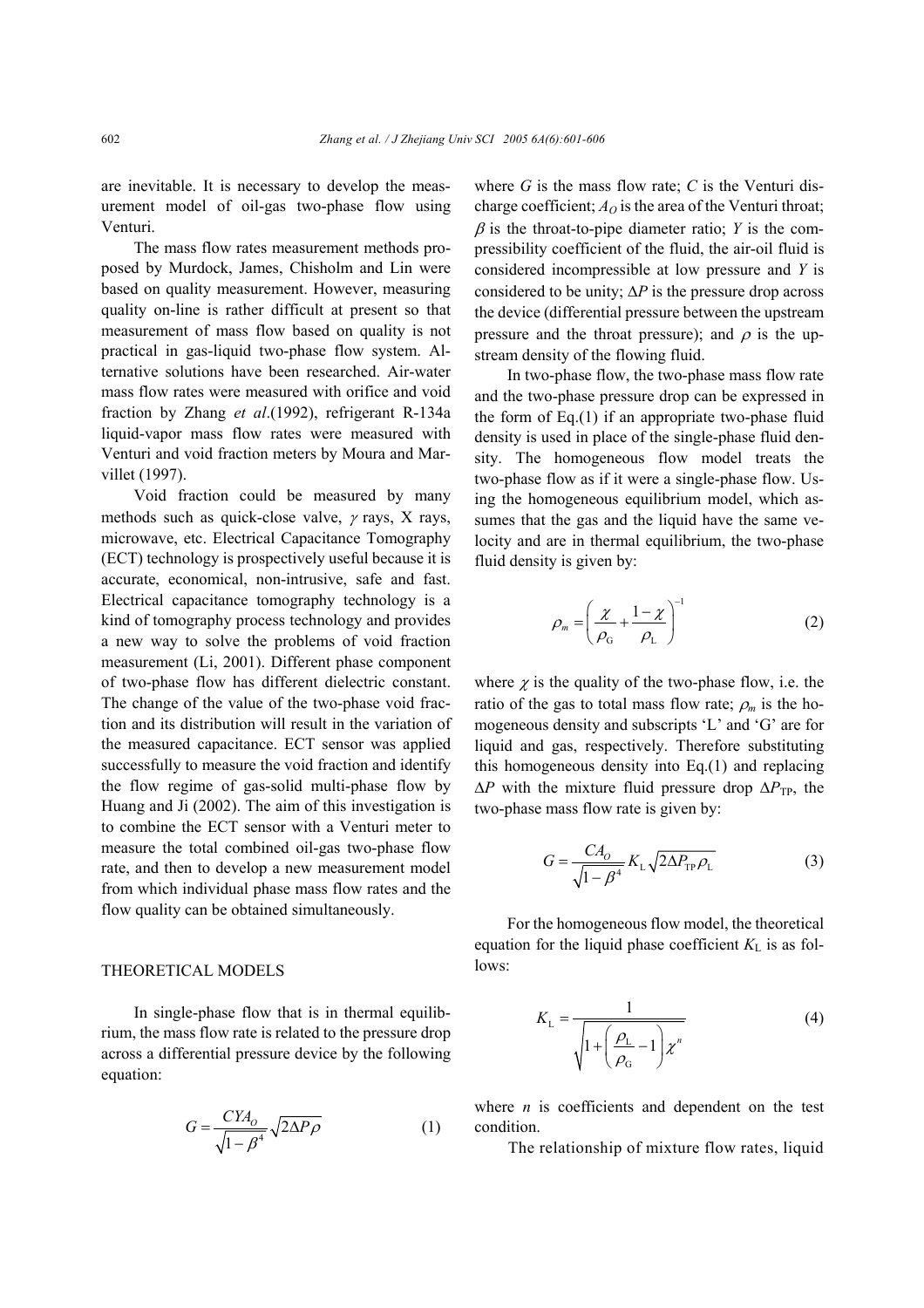flow rates and gas flow rates can be described as:

$$
G = GL + GG
$$
 (5)

$$
G_{\rm L} = G(1 - \chi) \tag{6}
$$

The velocity ratio of gas and liquid is called slip ratio. In homogeneous flow the velocity of gas is identical to that of liquid so that the slip ratio is equal to unity. Homogeneous model does not take the slip ratio into account. In many investigation reports, the velocities usually are not identical, which is one of main reasons why homogeneous model caused measurement error. This paper modified the model.

It was found by Chisholm (1974) and Lin (1982) that the slip ratio is mainly affected by the ratio of densities of gas and liquid. Slip ratio can be described simply as the follows:

$$
s = c' \left(\frac{\rho_{\rm L}}{\rho_{\rm G}}\right)^h \tag{7}
$$

where *c*′ and *h* are coefficients which depend on the fluid conditions such as pressure and quality.

Void fraction data can be converted to quality values according to the standard formula:

$$
\chi = \frac{1}{1 + \frac{\rho_L}{\rho_G} \frac{1}{s} \frac{1 - \varphi}{\varphi}}
$$
(8)

where  $\varphi$  is the void fraction.

The density of gas is far smaller than that of oil at low-pressure oil-gas two-phase flow, so it's assumed that  $\rho_L/\rho_G-1 \approx \rho_L/\rho_G$  in Eq.(4). In addition, it's assumed that  $1/x-1 \approx 1/x$  at low quality two-phase flow. Then the following equation can be derived from Eqs.(4), (7) and (8):

$$
K_{\rm L} = \frac{1}{\sqrt{c\left(\frac{\varphi}{1-\varphi}\right)^n \left(\frac{\rho_{\rm L}}{\rho_{\rm G}}\right)^m + 1}}\tag{9}
$$

where  $c = c''$ ,  $m=1-Hn$ . *c* and *m* are derivative coefficients and dependent on the test condition.

From Eqs.(7) and (8), the following equation can

be derived:

$$
\chi = c' \left(\frac{\varphi}{1-\varphi}\right) \left(\frac{\rho_{\rm G}}{\rho_{\rm L}}\right)^H \tag{10}
$$

where *H=*1−*h*, *c*′ and *H* are dependent on the test condition.

Quality and mixture mass flow rate could be calculated from Eqs. $(3)$ ,  $(9)$  and  $(10)$  if void fraction and differential pressure could be measured at the same time. In this investigation, Venturi was used to measure differential pressure and ECT sensor was used to measure void fraction at real time on-line.

#### EXPERIMENTAL FACILITIES

Experiments were carried out in an oil-gas two-phase flow loop, as shown in Fig.1. Air and diesel fuel were used as the gas and liquid phase respectively. Before they were mixed, the pressures of air and diesel fuel were stabilized with air-tank and diesel fuel tank, and then the flow rates were measured respectively. Gear meter was used to measure the volume flow of diesel fuel that ranged from 4.5 to 6.3 m<sup>3</sup>/h. The density of fuel  $\rho_L$ =840 kg/m<sup>3</sup>, from which the actual mass flow of diesel fuel can be calculated. Vortex meter was used to measure the volume flow of air that ranged from 0 to 14  $\text{m}^3$ /h. The actual mass flow of air can be calculated from the measured pressure and temperature of air. The quality ranged up to 1.98% during the test. The Venturi used for the tests was mounted on a horizontal pipe. The diameter of the Venturi was 50 mm with  $\beta$ =0.55. If  $\Delta P_{TP}$  is



**Fig.1 Schematic diagram of experimental apparatus** 1: Oil pump; 2: Oil-tank; 3: Gear meter; 4: Mixing arrangement; 5: 12-electrode ECT system; 6: Venturi; 7: Compressor; 8: Air-tank; 9: Vortex flow meter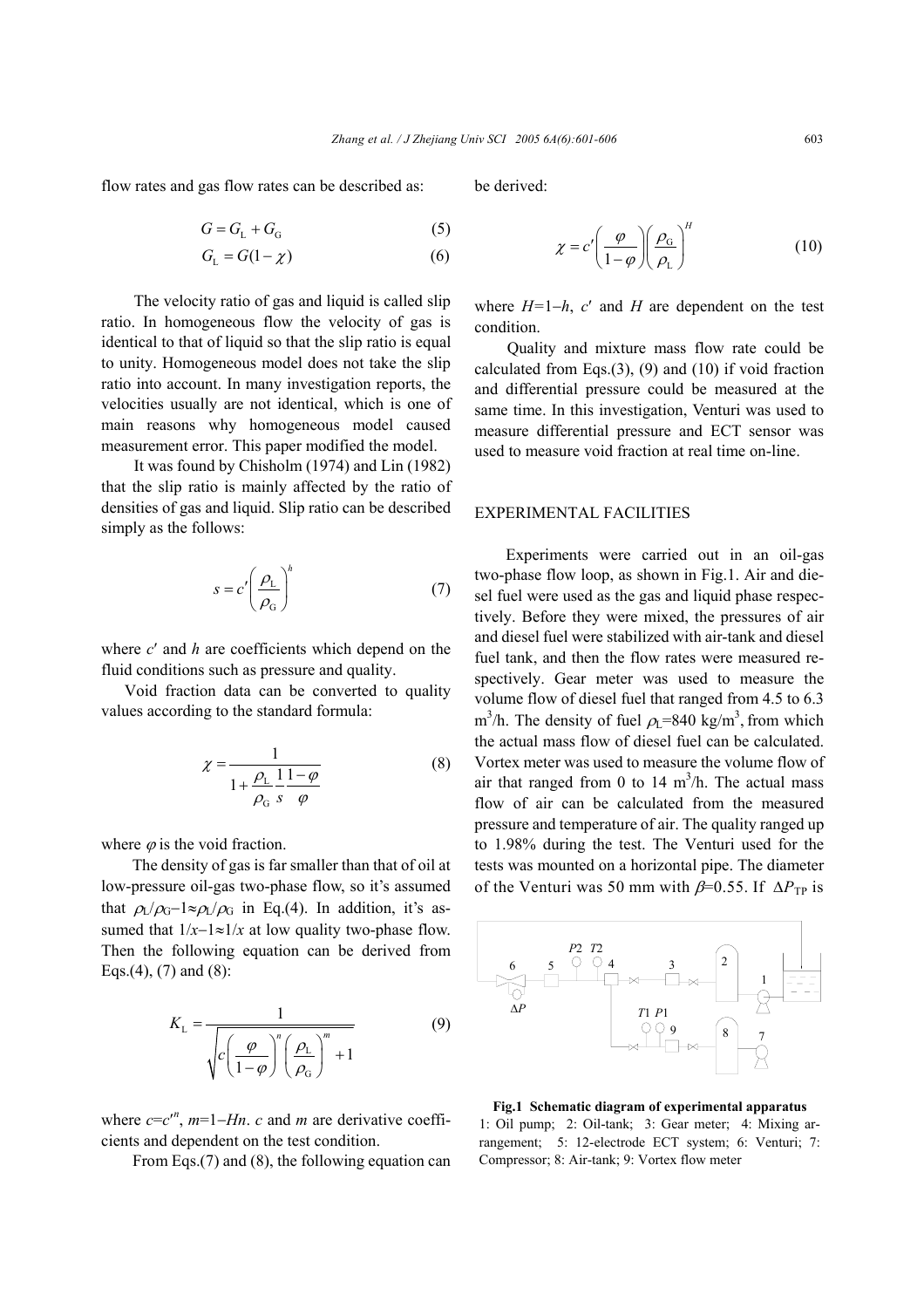measured by a differential pressure transmitter connected to the Venturi,  $K<sub>L</sub>$  can be calculated from Eq.(3). The test pressure of the oil-tank ranged from 0.2~0.4 MPa; the pressure of the air-tank was kept at 0.4 MPa. An ECT sensor was used to measure the void fraction on-line showing that it ranged from 15% to 83%. It was difficult for the vortex meter to measure accurately the mass flow rate when it is very small. During the test, although the vortex meter indicated zero when the volume flow of air was less than 5  $Nm<sup>3</sup>/h$ , the quality was so small at that time that it had almost no effect on the measurement accuracy.

Electrical capacitance tomography technique was applied to develop void fraction and flow regime visual sensor shown in Fig.2. In the experiment the ECT sensor was mounted near the Venturi on the horizontal pipe.



**Fig.2 12-electrode ECT system**  10: Electrode; 11: Radial electrode; 12: Screen; 13: Transducer; 14: Data acquisition; 15: Image reconstruction computer

Many measurement capacitance values can be obtained by using a 12-electrode capacitance sensor. Then the void fraction distribution of two-phase flow can be determined by image reconstruction algorithm. Regularized pseudo-inverse algorithm and algebraic reconstruction technique algorithm were combined to obtain improved reconstructed image. The grey level distribution of the reconstructed image can be applied to calculate the void fraction value and identify the flow regime. During the test the speed of image reconstruction, which closely depended on the performance of the computer, was over 4 frames per-second.

#### RESULTS AND ANALYSIS

Lin (1982; 1987) compared many methods for measuring two-phase two-medium flow rate based on quality, and found that the root-mean-square (RMS) error of mass flow of most of the methods was higher than 10% and that the smallest RMS error was 7.4%. In Moura and Marvillet (1997)'s investigation in which Venturi and void fraction meters were used, it was expected that the liquid-vapor mass flow rate and quality could be measured with an accuracy of better than 20% over the entire range of flow conditions.

The actual value of  $K<sub>L</sub>$  can be calculated from Eq.(3) according to the measured  $\Delta P_{\text{TP}}$  and *G*. Taking no account of the influence of two-phase flow regimes on the measured flow rate, the coefficients of Eq.(9) were calculated by the method of least squares based on the measured  $\varphi$  and the actual value of  $K_L$ , and  $c=1$ ,  $n=12$ ,  $m=0.07$  were obtained as a result. Then the mixture mass flow can be calculated with Eq.(9).

The actual value of quality  $\chi$  can be calculated according to the measured mass flow  $G<sub>L</sub>$  and  $G<sub>G</sub>$ . The coefficients  $c'=1$ ,  $H=0.85$  of Eq.(10) were calculated by the method of least squares based on the measured void fraction  $\varphi$  and the actual value of  $\chi$ . After the void fraction is measured on-line by ECT sensor, the quality can be calculated using Eq.(10) with the result being shown in Fig.3. The maximum difference between calculated value and actual value was 0.8%.



**Fig.3 Comparison between experimental and calculated quality**

Eq.(9) was used to calculate the mixture mass flow rate. Comparison of the experimental and calculated mixture mass flow rate without the effect of flow regime is shown in Fig.4. Comparison of the experimental and calculated liquid mass flow rate is shown in Fig.5. In the test setup, the RMS error of mixture mass flow was 4.18%, and that of liquid mass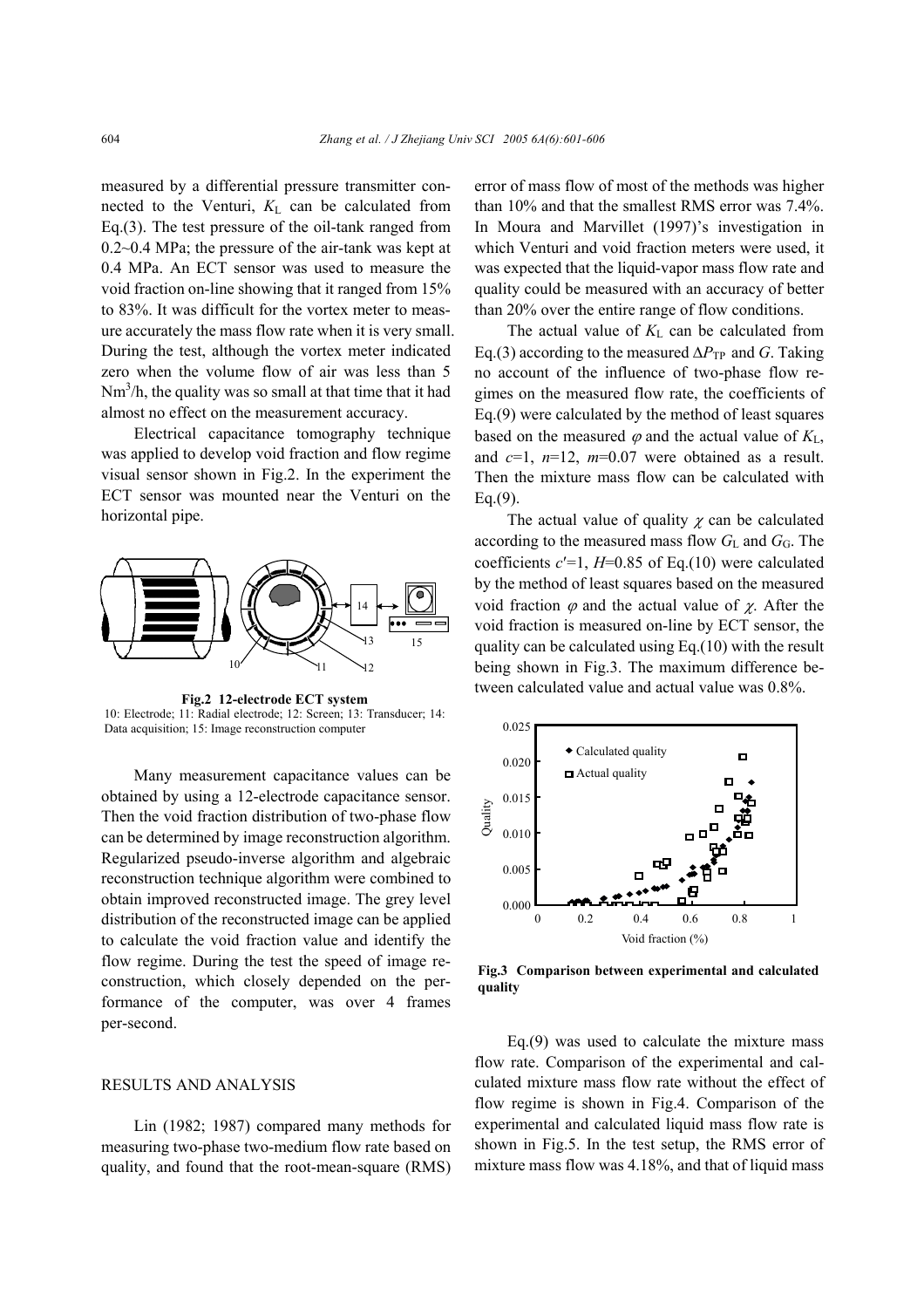flow was 4.47%. As shown in Fig.4 and Fig.5, the measurement error is comparatively small because the slip ratio influence was considered in the theoretical model of this paper.



**Fig.4 Comparison between experimental and calculated**



**Fig.5 Comparison between experimental and calculated** 

With increasing void fraction, the two-phase flow regime transformed from bubbly flow and slug flow to wavy flow and annular flow, and the measurement accuracy decreased also, as shown in Fig.4 and Fig.5.

In order to study the influence of flow regime on measurement of mass flow rate, the coefficients of Eq.(9) and Eq.(10) were modified based on different flow regime by the method of least squares. And then the mass flow rates were calculated when the flow regimes were identified and specified. For bubbly and slug flow, *c*=0.5, *n*=0.95, *m*=0.02, *c*′=0.51, *H*=0.65. For wavy flow, *c*=1.3, *n*=1.15, *m*=0.08, *c*′=1.25, *H*=0.70. For annular flow, *c*=1.2, *n*=0.95, *m*=0.05,  $c'=1.21$ ,  $H=0.95$ . The measurement accuracy was increased after the modification. RMS error of mixture flow was 3.83% and that of liquid flow was 4.05%. Comparison of the experimental and calculated mixture mass flow rate and that of liquid mass flow rate are shown in Fig.6 and Fig.7, respectively. The mass flow rates calculated by the modified equations agreed better with the actual mass flow rates, especially for wavy flow and annular flow when the void fraction was bigger than 40%.



**Fig.6 Comparison between experimental and calculated**



**Fig.7 Comparison between experimental and calculated**

The flow regimes can be identified by the ECT sensor along the transverse cross-section and longitudinal cross-section of the flow pipe, respectively, and the visual results are shown in Fig.8.